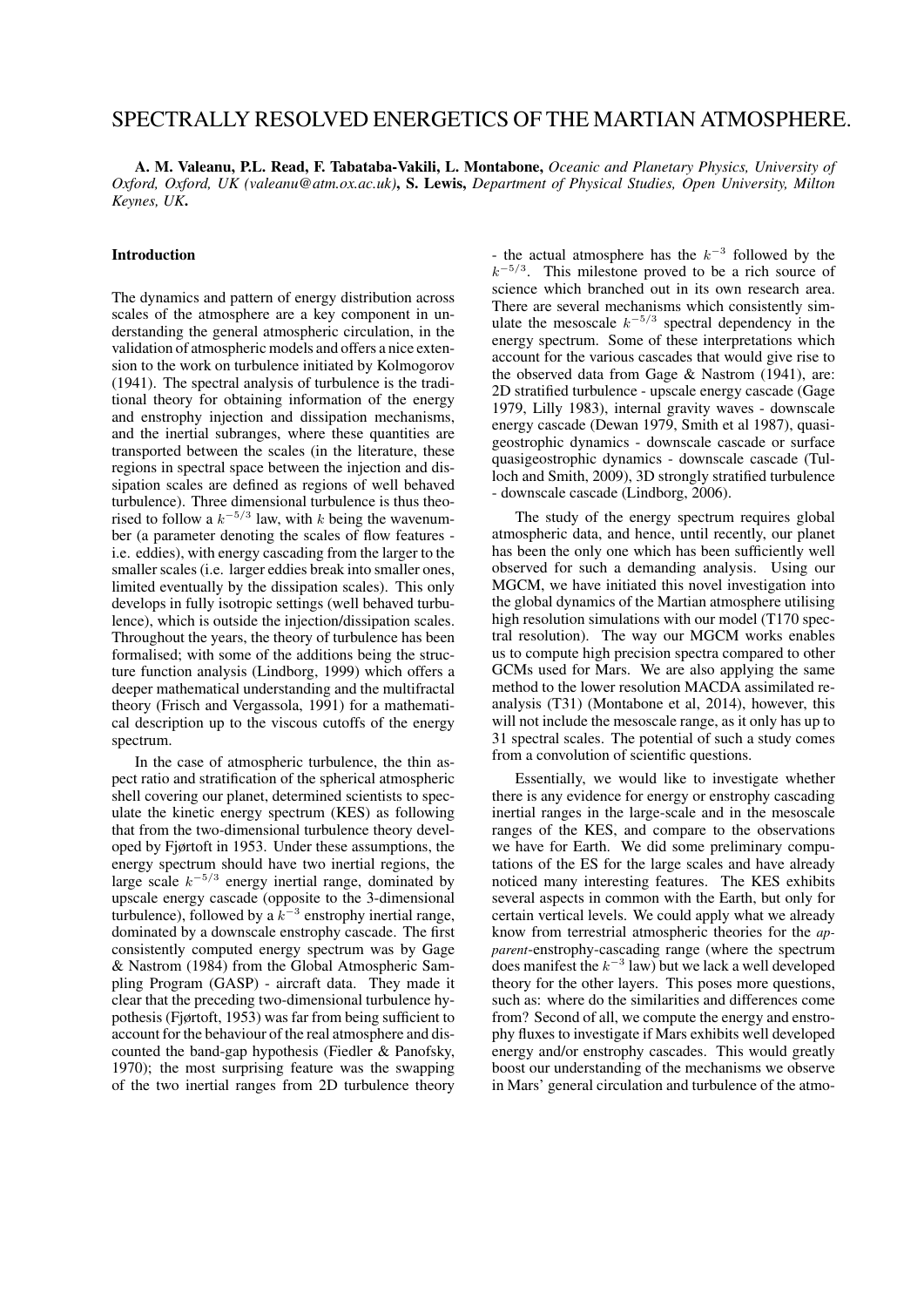sphere. Furthermore, we will progress to analyzing the mesoscale range and similarly infer of the cascading in the  $k^{-5/3}$  range and compare to Earth. This will give insight into its association with the transfer of energy upscale or downscale. Of similar importance is the decomposition of the kinetic energy into its divergent or rotational components of the flow, and hence their dominance over the scales. As Mars is in a different regime to Earth, even after we compute the energy fluxes, we might expect interactions between scales to differ from those we see on Earth. Considering the fact that there is no well developed theory for the ES in the case of Mars, this study is a requisite for similar background-models as it has been achieved for Earth.

#### Energy across scales

Turbulence can be studied through the structure function analysis or from the properties of the kinetic energy spectrum of the atmosphere. The former is accomplished by computing the statistical moments of the velocity difference between 2 generic points separated by a given distance. These quantities are proven to have connections to the statistical mean of the kinetic energy and energy fluxes, and thus are equivalent to the the energy spectrum analysis. The latter involves the use of two dimensional Fourier transforms or the spherical harmonic decomposition, combined with the analysis of the spectral fluxes. Our work follows from Tabataba-Vakili et al (2015), which uses the Boer (1989) method for computing the energy cycle of the Martian atmosphere. The Lorenz energy budget (Lorenz, 1955) was thus derived from the MACDA dataset. The chosen method for this study is the state-of-the-art algorithm extracted from the 2013 paper by Lindborg & Augier. The algorithm they developed adds to the aforementioned, topography, exact 3D advection terms and the separation of the vertical flux from the energy transfer between spherical harmonics. This is a straightforward extension of the Tabataba-Vakili et al (2015) analysis.

Lindborg & Augier used their formulation as a benchmarking tool to point out various inconsistencies in simulating mesoscale turbulence of Earth's atmosphere by two conventional GCMs: the Atmospheric GCM for the Earth Simulator (AFES) and the European Centre for Medium-Range Weather Forecasts (ECMWF) Integrated Forecast System (IFS). Remarkably, their work showed that the AFES which used a triangular truncated spectral resolution of T639 with 24 vertical levels performed better at simulating the  $k^{-5/3}$  inertial range, compared with the superior resolution of T1279 with 91 levels that the ECMWF-IFS uses. The crux of the energy cycle stands in the principle of conservation of energy, which greatly constrains the dynamics of the atmosphere. In accordance with the Lorenz (1955) theory, the Lindborg & Augier algorithm computes the spectral



Figure 1: The T85L25 compensated ES of the full atmosphere (ignoring the top 3 "sponge" layers) weighted over sigma levels and at sol 572-602 in Curiosity-time. The spectrum starts directly with the "−5/3" law predicted by Kolmogorov.

terms from the energy conservation equations

$$
\partial_t E_K^{lm}(p) = C^{lm}(p) + T_K^{lm}(p) + L^{lm}(p) + \n\partial_p F_{K\uparrow}^{lm}(p) - D_K^{lm}(p),
$$
\n(1)

$$
\partial_t E_A^{lm}(p) = G^{lm}(p) - C^{lm}(p) + T_A^{lm}(p) + \n\partial_p F_{A\uparrow}^{lm}(p) - D_A^{lm}(p),
$$
\n(2)

where  $E_K$  and  $E_A$  are the mean kinetic and available potential energies (KE and APE) per unit mass and hence  $\partial_t E_{K,A}$  are their time-evolution equivalents; G is the differential heating at large scales and latent heat release, C represents the APE to KE conversion,  $F_{A\uparrow}$  and  $F_{K\uparrow}$  are vertical fluxes,  $D_K$  and  $D_A$  are diffusion terms,  $T_K$  and  $T_A$  are transfer terms due to nonlinear interactions and finally L is the transfer term from Coriolis effects. The superscripts  $lm$  are the spherical harmonic numbers and the dependency  $(p)$  denotes the invocation of a pressure level coordinate system. the topography is introduced by the use of the Heaviside function  $\beta(\mathbf{x}_h, p) = H[p_s(\mathbf{x}_h) - p]$ into the fields:  $\bar{f}(\mathbf{x}_h, p) = \beta(\mathbf{x}_h, p) f(\mathbf{x}_h, p)$ . This complete view is initially applied to the T31L17 MACDA dataset with the plan for computing the full T170L25 MGCM free-run and reanalysis spectra underway.

### The Mars Model

The model used in this study is a recent version of the joint LMD and UK assimilation MGCM (Forget et al, 1999). It is based on an adiabatic, multi-level, primitiveequation atmospheric model which uses a spherical geometry with representation of the fields at each level as a